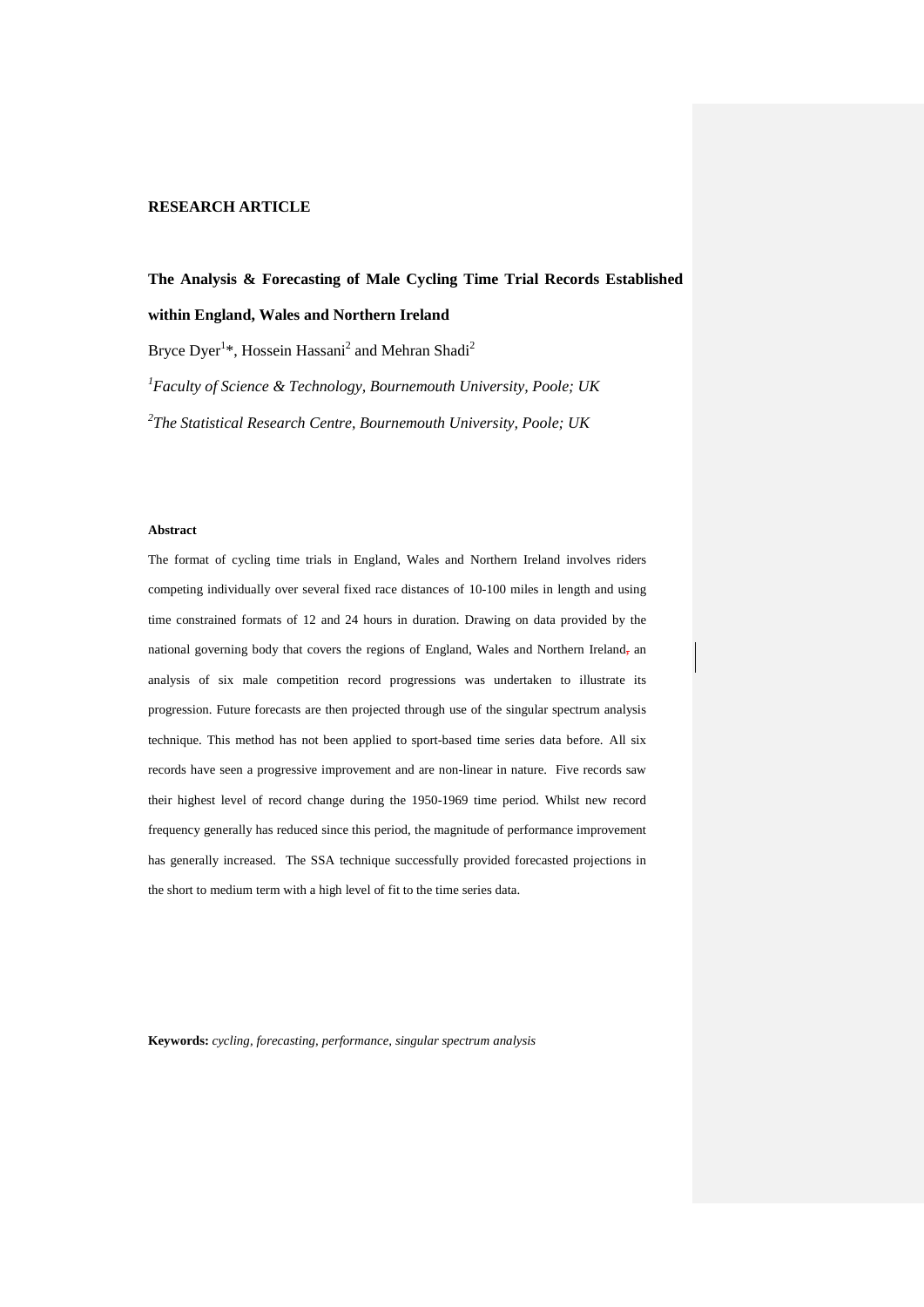\*Corresponding author: brdyer@bournemouth.ac.uk

# **Introduction**

Cycling is regarded as an exercise for physiologically generated mechanical power to overcome any external resistant forces (Jeukendrup et al., 2000). Within competitive cycling, a unique cycling discipline is the *individual time trial.* This discipline requires an individual rider to cover a fixed distance or duration at the highest possible speed. To achieve this requires the highest possible physiologically generated power (Jeukendrup et al., 2000), the reduction and optimisation of aerodynamic drag of the rider and bicycle (Lukes et al., 2005) and the maximization of mechanical efficiency of the cyclist's equipment (Zamparo et al., 2002).

There has been previous analysis of cycling time trial records such as the 'Hour Record' (Padilla et al., 2000), masters 200m and 500m sprint records (Ransdell et al., 2009), the 4000m team pursuit (Schumacher & Mueller, 2002) and as part of a larger study into elite road cycling (Schumacher et al. 2006). However, no attention to date has been placed exclusively on road-based individual time trial cycling. This is possibly since time trials are internationally fewer in number as standalone events and instead, typically act as a partial influence within stage races such as the Tour de France. Within the UK though, this philosophy is fundamentally different and cycling time trials are a distinct and separate strand of cycle sport competition (Whitfield, 2013). These have taken place using several distance or time based formats since 1890 (Whitfield, 2013) with more established fixed records in place since 1935 (www.cyclingtimetrials.org.uk). Whilst the time trial records are often proposed as 'national records', these are in fact records regulated by a single governing body that spans England, wales and Northern Ireland. However, these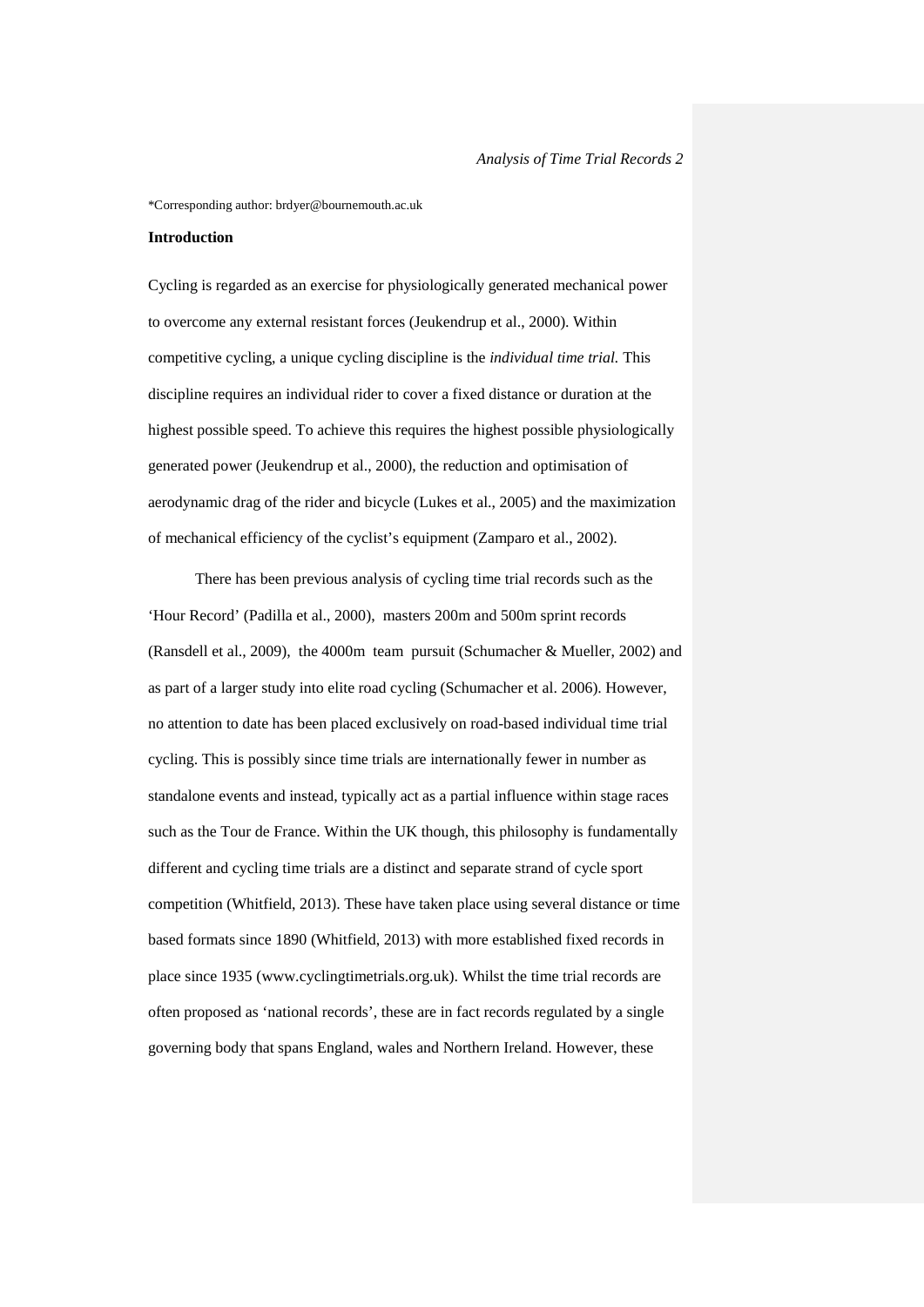cannot be classified as British records since Scotland operates time-trialling using slightly different equipment rules.

The consistent format of national cycling time trials involves riders competing individually over several fixed race distances of 10-100 miles in length or using time constrained formats of 12 and 24 hours in duration (www.cyclingtimetrials.org.uk). Each separate distance or duration based time trial has its own national record. A new record can be established and ratified at any point of the year when achieved in an event of the same race length. Whilst not historically always the case, both amateur and professional cyclists are currently eligible to participate and obtain these records. Whilst the distance or duration remains the same, the event race topography a time trial cyclist will race over is an open environment which means any performance is influenced by external factors such as weather, road gradients and the influence of passing motor vehicle traffic. However, whilst these conditions are not standardised or definable per se', their philosophical influence has remained consistent in principle since the sports inception.

Monitoring a sports performance over a period of time through the application of statistical analysis is an indirect method of investigating mathematically how a sports based society has evolved (Lippi et al., 2008; Carbone & Savaglio, 2001). As a result, by illustrating its progression to date and generating forecasts for its future may offer some insight into time-trialling's longer term development. As a result, both a statistical analysis and a forecasting strategy of male time trial records Ratified by the governing body of England, Wales and Northern Ireland) were undertaken.

# **Methods**

*3*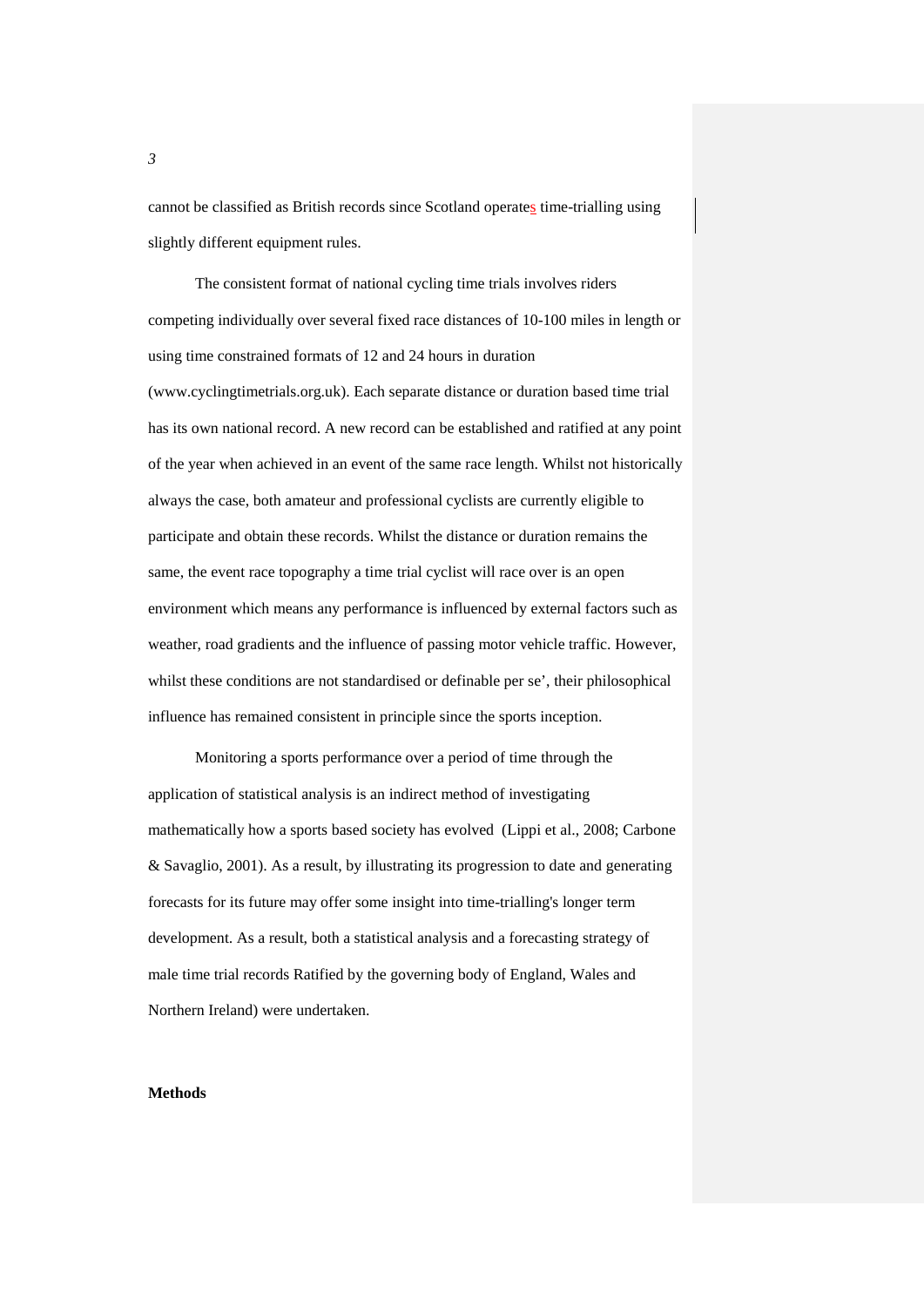The progression of national men's time trial records established in England, Wales and Northern Ireland across several distances were plotted and reviewed. The data was obtained from the sport's governing body website (www.cyclingtimetrials.org.uk) and annual handbook (CTT, 2014). The fixed distances that were investigated were the 10, 25, 50 and 100 mile distances. In addition, the 12 hour and 24 hour fixed duration events were also investigated. A record may be broken more than once in the same event but only the fastest of these is ratified as the new record holder when this occurs. However, a record may be broken and ratified more than once in the same year. The historical analysis investigated the record progression (RP), the number of records achieved per decade (RPD), the number of riders achieving a record per decade (RD) and the record to subsequent record percentage improvement (RRPI).

To act as a forecasting method, the *Singular Spectrum Analysis* (SSA) technique was applied to the historical record progression data. The SSA technique is a novel and powerful technique of time series analysis. Whilst mathematical forecasting with sports records is not new (Desgorces et al., 2008), this particular technique has not been applied to sports-based time series data before.

The possible applications areas of SSA are diverse: from mathematics and physics to economic and financial mathematics, from social science and market research to meteorology and oceanology (see for example: Hassani et al., 2013; Silva and Rajapaksa, 2014; Sanei et al. 2010; Hassani, 2007 and references therein). The aim of SSA is to make a decomposition of the original series into the sum of a small number of independent and interpretable components - such as a slowly varying trend, oscillatory components and a structureless noise (Hassani, 2007).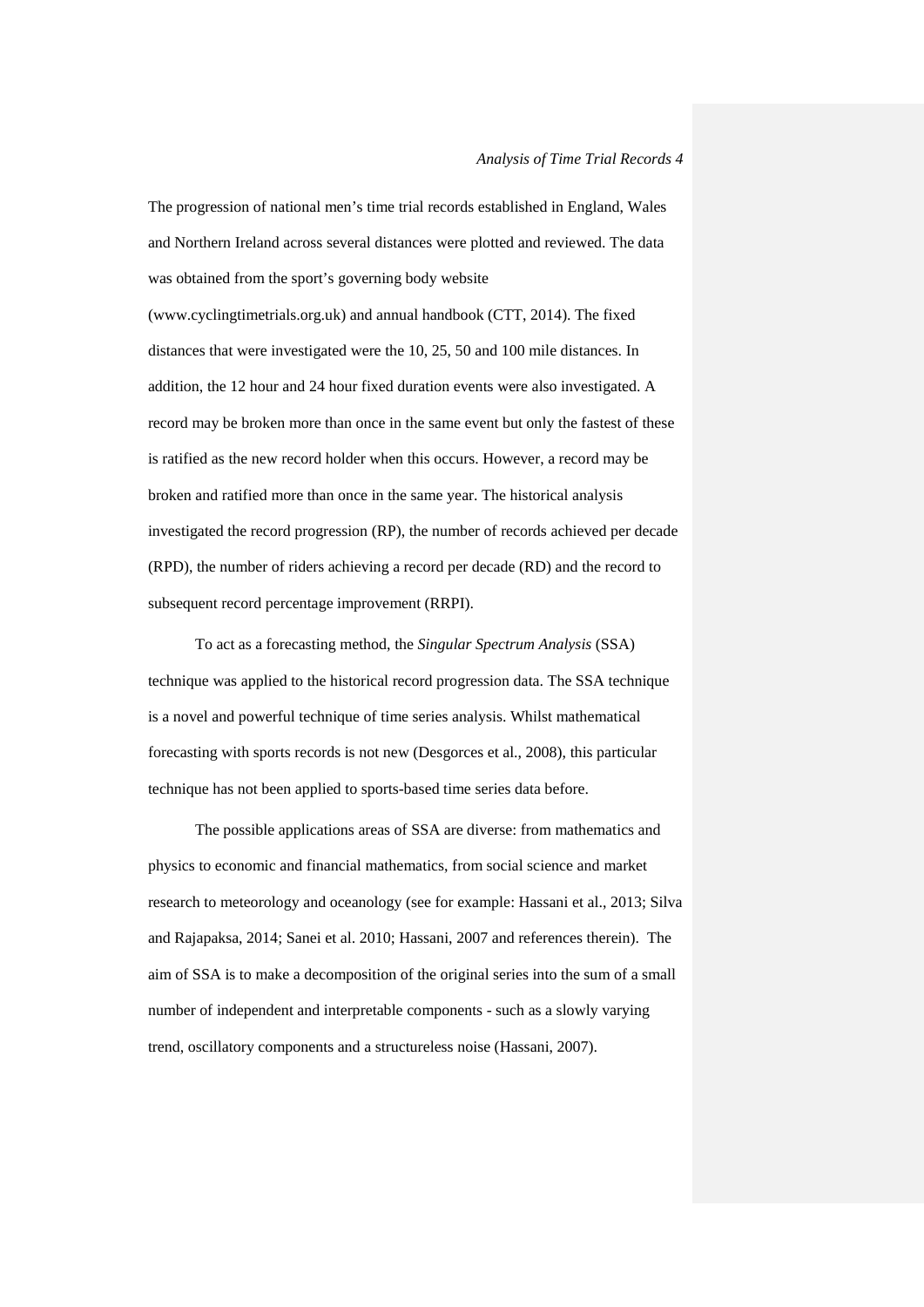Basically SSA first decomposes the whole time series into all of the elements which have created the time series (including noise and signal). By then using the special techniques which form part of this method, it tries to distinguish signal from noise and then finally reconstructs the time series creating a time series which is noise free. SSA is a very useful tool in order to find trends of different resolution, smoothing, extraction of seasonality components, simultaneous extraction of cycles with small and large periods, extraction of periodicities with varying amplitudes, simultaneous extraction of complex trends and periodicities, finding structure in short time series and change-point detection (Hassani, 2007).

The four different steps in SSA are: embedding, singular value decomposition, grouping and diagonal averaging.

*Embedding* can be regarded as a mapping that transfers a one dimensional time series  $Y_T = (y_1,..., y_T)$  into multidimensional series  $X_1$ , ...,  $X_K$  with vectors  $X_i =$  $(y_1,...,y_{i+L-1}) \in R^L$  where  $K = T - L + 1$  (Hassani, 2007). The only parameter in this part is window length (L) which should be sufficiently large (Hassani, 2009). The result of this step is trajectory matrix  $\mathbf{X} = [X_1, \ldots, X_K] = (xij)_{i,j=1}^{L,K}$  (Hassani, 2007).

The *SVD* step, makes the Singular value decomposition of the trajectory matrix and represents it as a sum of rank-one-bi-orthogonal elementary matrixes (Hassani, 2007). This step calculates the eigenvalues of  $XX<sup>T</sup>$  and denote by  $\lambda_1, \ldots, \lambda_l$  and then for each eigenvalue  $(\lambda_i)$  calculate the right and left singular vectors  $(U_i, V_i)$  of *X* (Hassani, 2007). The collection of  $(\sqrt{\lambda_i}, U_i, V_i)$  is called the  $i^{th}$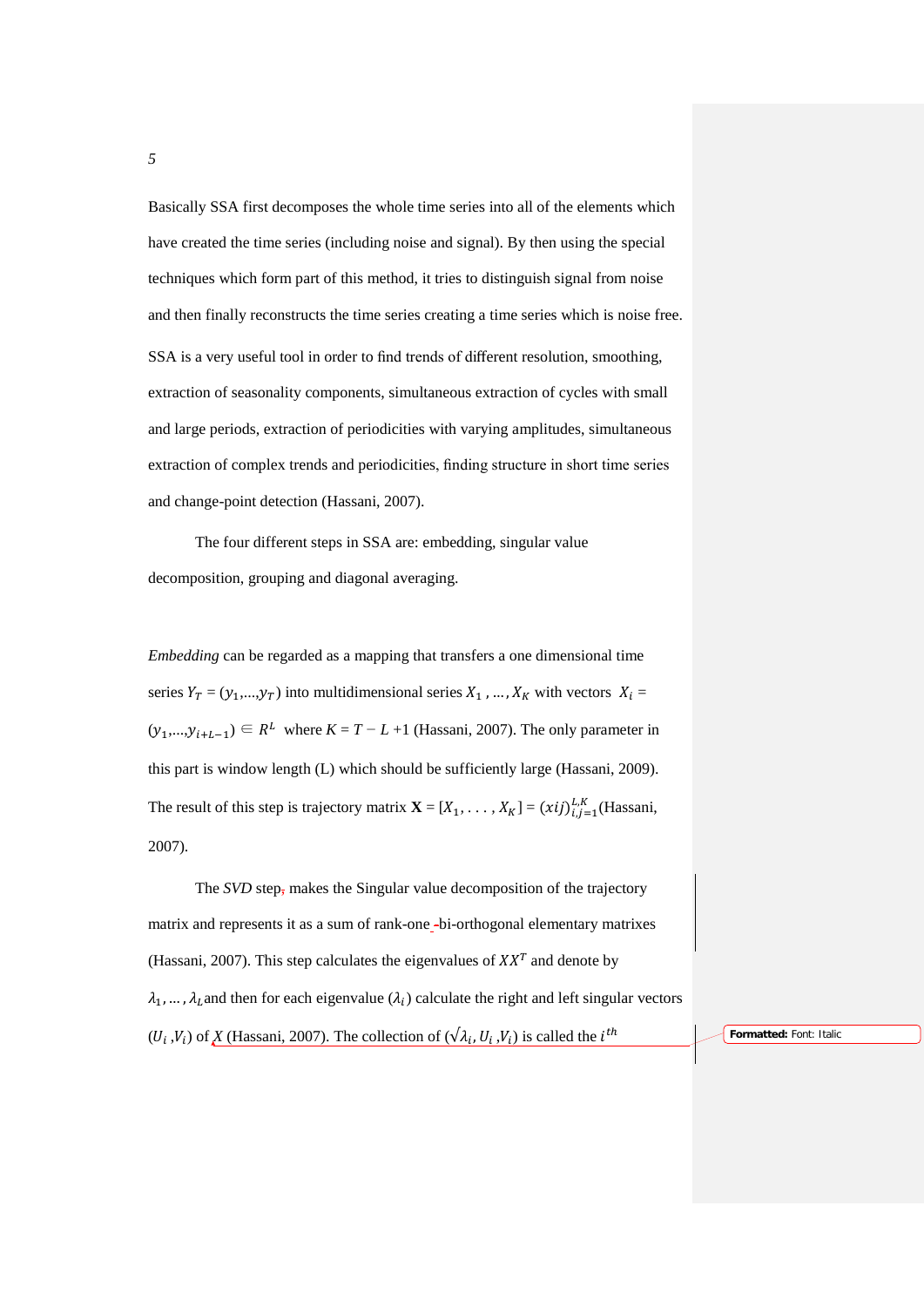eigentriple of X- (Awichi, 2013). Then the SVD of trajectory matrix can be written as:

$$
X = X_1 + \cdot \cdot \cdot + X_D
$$

Where  $X_i = \sqrt{\lambda} U_i V_i^T$  (Hassani, 2007).

The *grouping* step corresponds to splitting the elementary matrices  $X_I$  into several smaller groups and summing the matrixes within each group (Hassani, 2007). If we consider  $I = \{i_1, \ldots, i_p\}$  as a group of indices  $i_1, \ldots, i_p$ , then the matrix  $X_I$ corresponding to the group *I*, can be defined as  $X_I = X_{I1} + \cdot \cdot \cdot + X_{IP}$  (Hassani, 2007). The split of the set of indices  $J = 1, \ldots, d$  into the disjoint subsets  $l_1, \ldots, l_m$  corresponds to the representation:

$$
\mathbf{X} = \mathbf{X}_{I1} + \cdot \cdot \cdot + \mathbf{X}_{IM}
$$

The procedure of choosing the sets  $I_1, \ldots, I_m$  is called the eigentriple grouping (Hassani, 2007). In this process, selected eigentriples are regarded as the signal while the rest of them are regarded as the noise (Briceno, 2013).

*Diagonal averaging* transfers each matrix *I* into a time series which is an additive component of the initial series  $Y_T$  (Hassani, 2007). If we consider  $z_{ij}$  as an element of matrix Z, then the *k-th* term of the resulting series is obtained by averaging  $z_{ij}$  overall *I*, *j* such that  $i+j=k+1$  (Hassani, 2007). This procedure is called diagonal averaging of Hankelization of matrix Z (Hassani, 2007). The result of Hankelization of matrix Z is the Hankel matrix *H*Z, which is the trajectory matrix corresponding to the series obtained as a result of the diagonal averaging. Hankel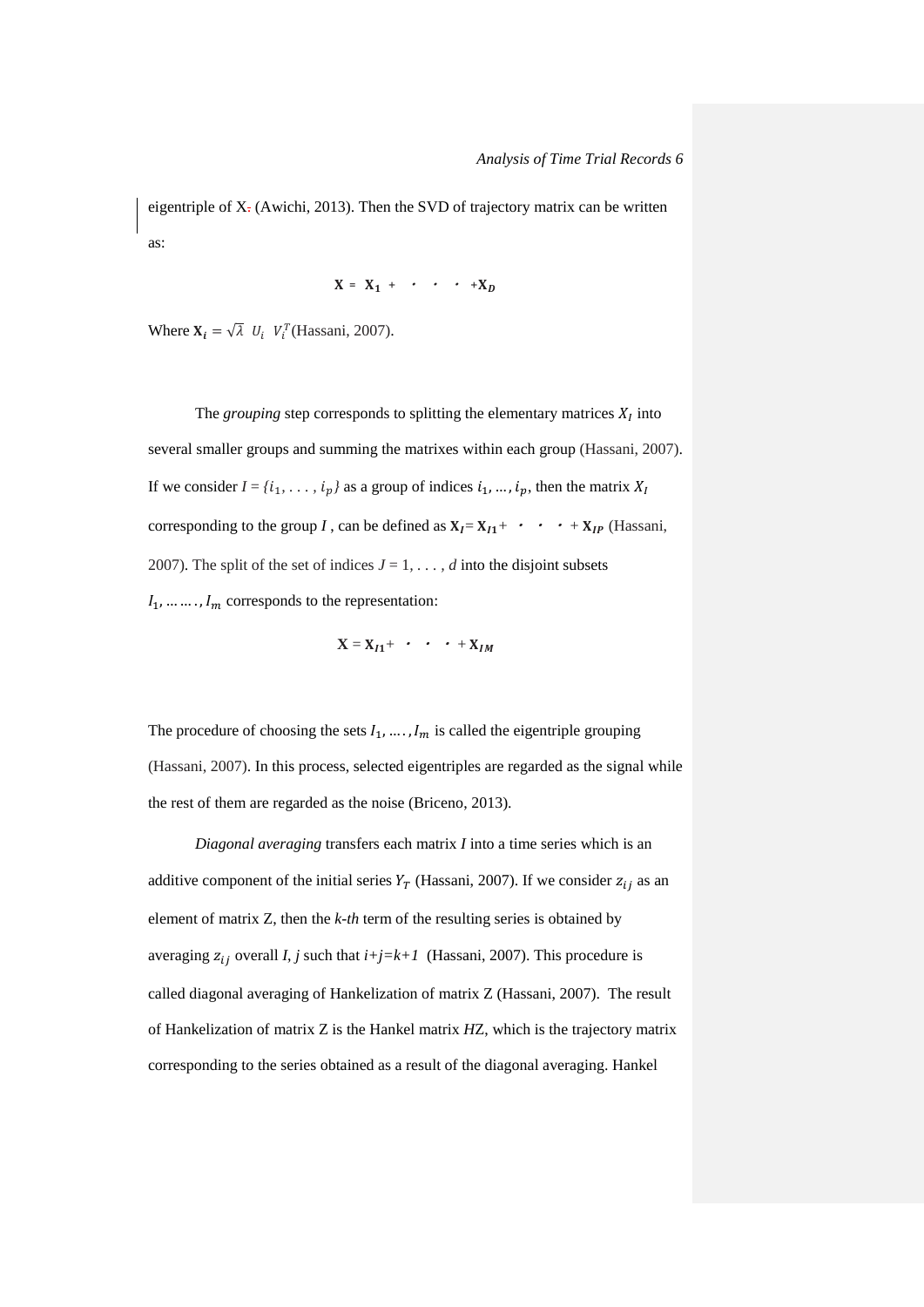matrix *H*Z defines the series by relating the values in diagonals to the values in series. By applying Hankelization procedure after grouping section we obtain another expansion:

$$
\mathbf{X} = \widetilde{\boldsymbol{X}}_{I1} + \ldots + \widetilde{\boldsymbol{X}}_{Im},
$$

where  $\widetilde{X}_{I1}= HZ$ . This is equivalent to the decomposition of the initial series  $Y_T =$  $(y_{T1}, \ldots, y_T)$  into a sum of m series:

$$
y_t = \sum_{k=1}^m \tilde{y}_t^{(k)}
$$

where  $\tilde{Y}_T^{(K)} = (\tilde{y}_1^{(K)}, \dots, \tilde{y}_T^{(K)})$  correspond to the matrix  $X_{I_K}$  (Hassani, 2007).

The R software (Bell Laboratories, United States) was used to produce the SSA results. The projected SSA forecasts using SSA were made in the short to medium term covering the projected years in five year gaps of 2015, 2020, 2025 and 2030.

# **Results**

# *Historical Analysis*

The RP is illustrated in figure 1 a-f.

\*\*Figure 1 a-f here\*\*

It can be seen that all six records have all improved progressively since their inception and are demonstrate a non-linear in naturecurve. In some cases there are examples of record plateau or stagnation. This has occurred several times in the 25 mile record but not typically in the other RP examples. There are also some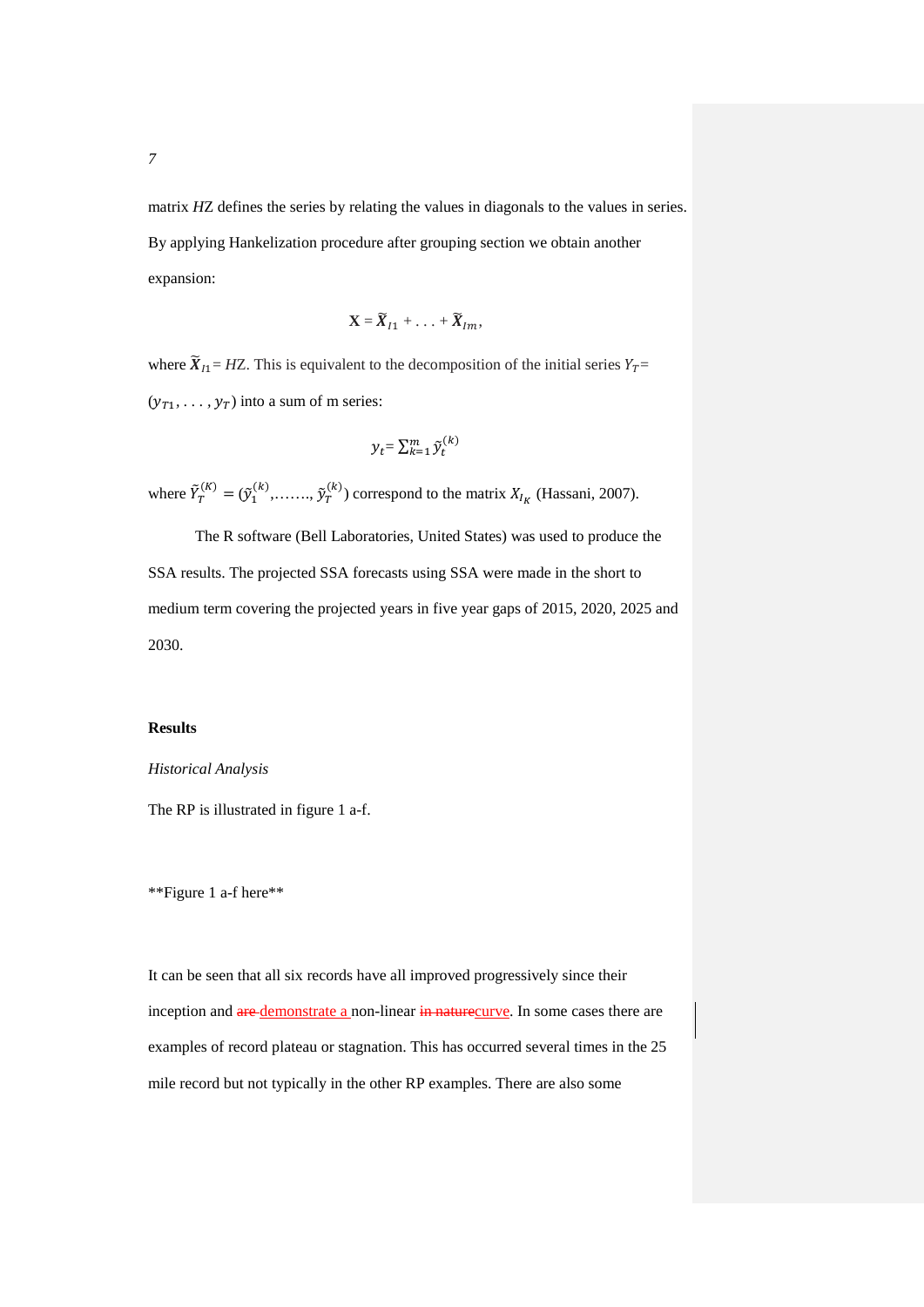occasions whereby a record has been broken by a visually significant amount and is indicated with a steep gradient of the graph trace. This can be seen with the 10 mile distance in 1981 and 2014, the 25 mile distance circa 1990, the 50 mile distance circa 1970 and the 100 mile distance circa 1980.

In the case of the 25 mile, 50 mile and 24hr (and to a lesser extent in the 100 mile and 12hr), there is a time-are periods of time during the records progression period whereby the frequency of successful records has been high. However, this frequency then but then this period has lengthened over time. This effect is specifically illustrated and compared in figure 2.

\*\*Figure 2 here\*\*

It can be seen that the greatest volume of records in five of the six distances were typically obtained between 1950 and 1969. The exception to this is the 10 mile distance which was only established relatively recently. Despite this different inception date, its RPD during its existence is not dissimilar to the five other distances.

It could be argued that RPD could be skewed based upon the number and diversity of riders setting them. To consider this, the RD is shown in figure 3.

\*\*Figure 3 here\*\*

By considering both figures 2 and figure 3, not only was the greatest frequency of new records typically achieved with the 25 mile, 50 mile, 100 mile, 12 hour, and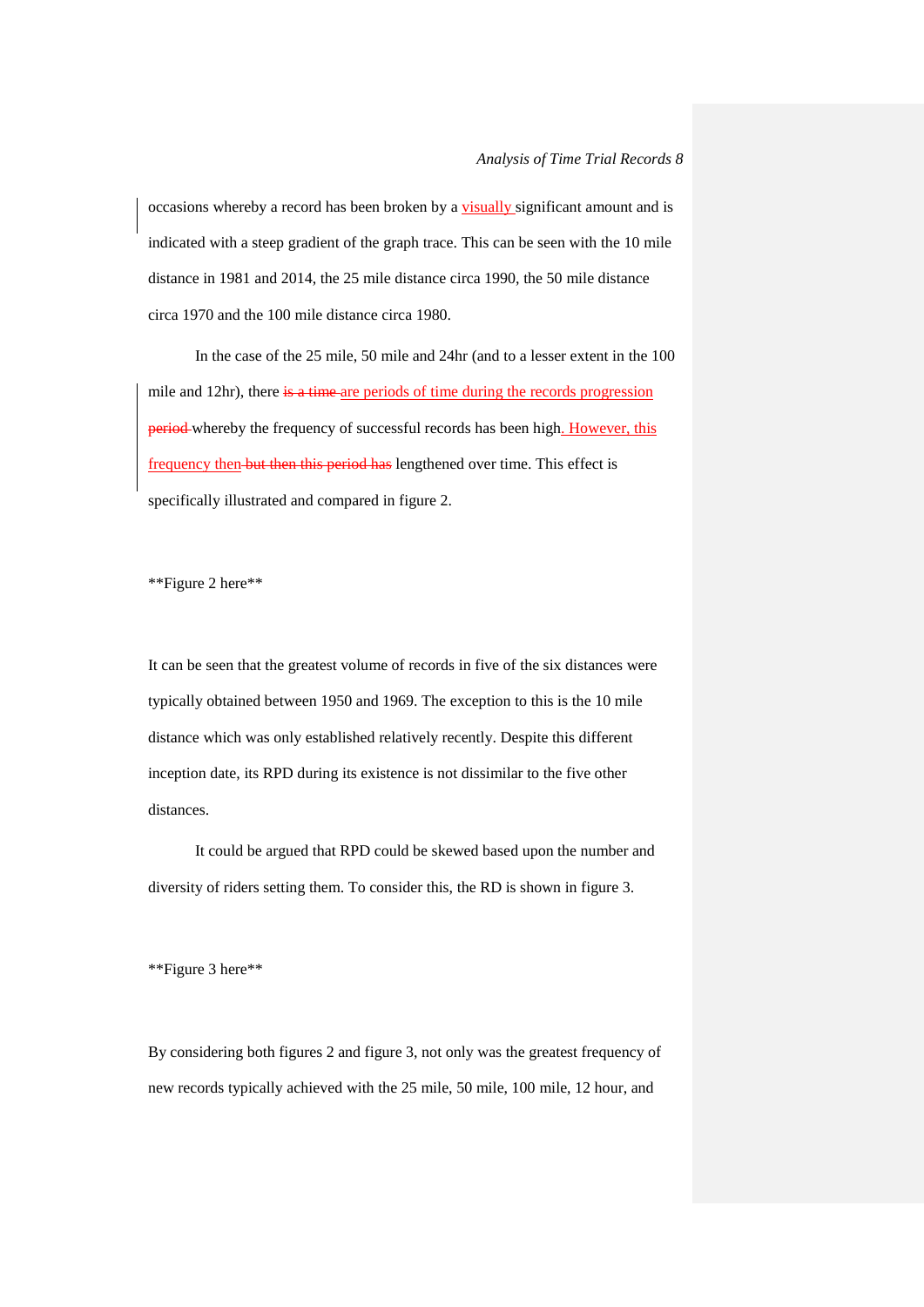24hr records between 1950-1969 but also that rider diversity was also high during this period. This means that both strength and the depth of British time trial riding was highest during that period and has also reduced over time.

Finally, the RRPI is illustrated in figures 4a-f.

\*\*Figure 4a-f here\*\*

As per figure 2, in figure 4, all six distances experience a period of high frequency record success followed by a gradual decline in this effect. Interestingly, the 25, 50 and 100 mile (as well as the 24 hour) have all seen larger percentage increases in the records when they have occurred after 1970. This effect also occurs to a lesser extent with the 12 hour records. The 10 mile record does not reflect this trend but the time frame is much narrower than all the other records, i.e. being only 30-40 years in existence (compared to the 70-80 of the others). However, its most recent change in 2014 was the largest it has seen since 1981.

#### *SSA Forecast Analysis*

The w-correlation between signal and noise was used to evaluate the accuracy of SSA reconstruction stage (see, for example, Hassani et al. 2009). The results indicate a good separabil<u>i</u>ty (w-correlation  $< 0.01$ ).

After applying SSA technique to the time series, the trend line (first Eigenvalue) interpreted almost 100% of all information of the time series in all cases (outputs of the SSA Caterpillar software). By analysing the other components (Eigenvalues) of the time series in the grouping stage, they have been considered as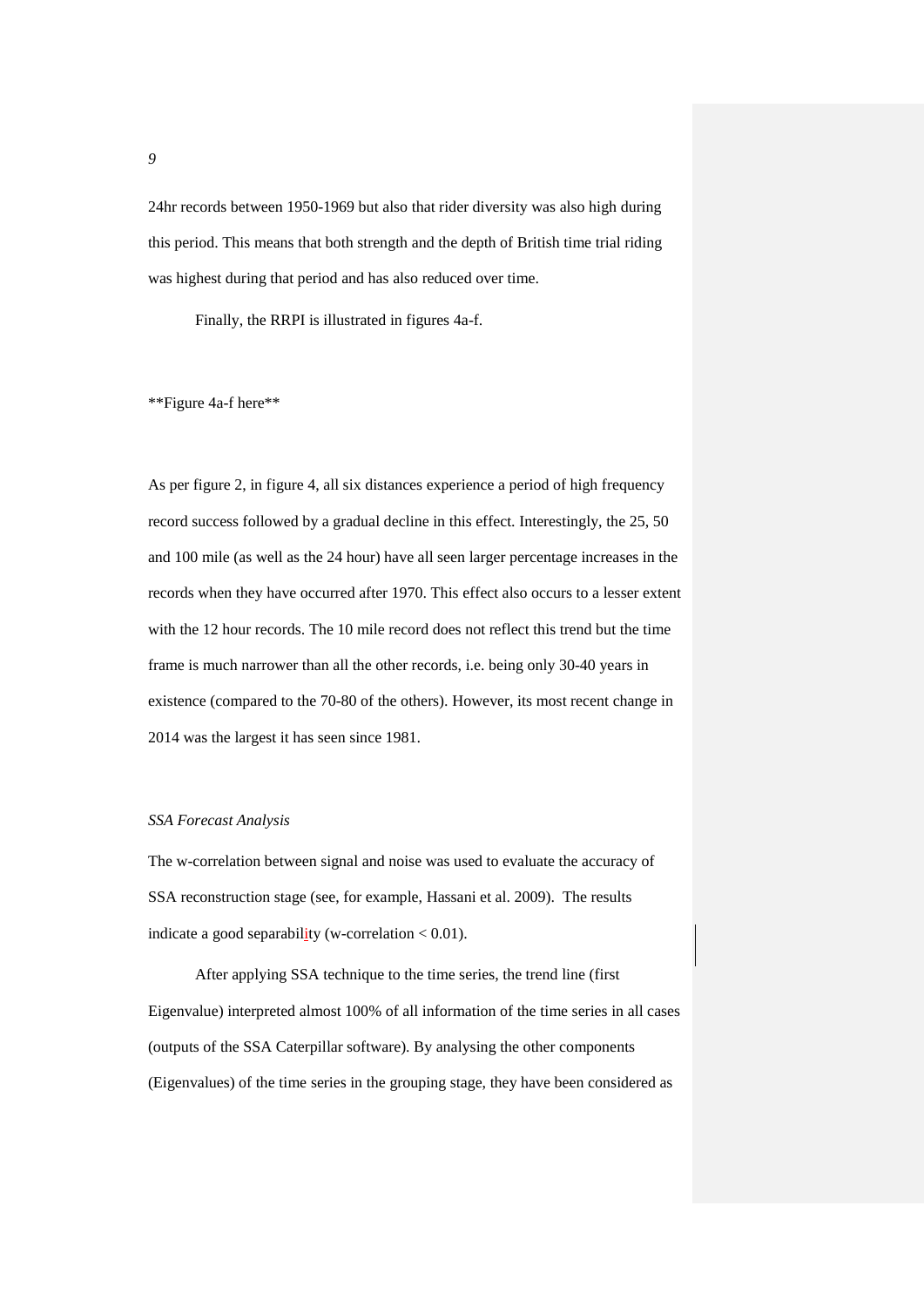the noise. As we believe that our model has identified all of the effective elements in the time series, we are not expecting to see any harmonic components or trends in the residual diagrams. Figures 5-10 illustrate the residual diagrams for the six record types.

\*\*Figure 5-10 here\*\*

As it can be seen in figures 5-10, there is not a distinctive trend or any kind of oscillation. The values appear randomised which do not follow any pattern. That means that the model has identified all of the effective elements in the time series.

The projected forecasts over a 15 year period using the SSA technique are shown in table 1.

\*\*Table 1 here\*\*

In the case of the duration fixed records, the SSA forecasts maintain its historical 'stepped' characteristics. As a result, the 10 mile and both the 12 and 24 hour based records do not always see progression every five years.

In addition, the amount of time the distance records will improve by from their current level to those projected in 2030 increase disproportionately with increasing race duration. The 10 mile record will improve by 39 seconds, the 25 3:58, the 50 7:47 and the 100 18:48. The reason that the forecast does not increase at the proportional increase in race distance could be sociologically/ environmentally based, scientifically grounded or a combination thereof. For example, the participation and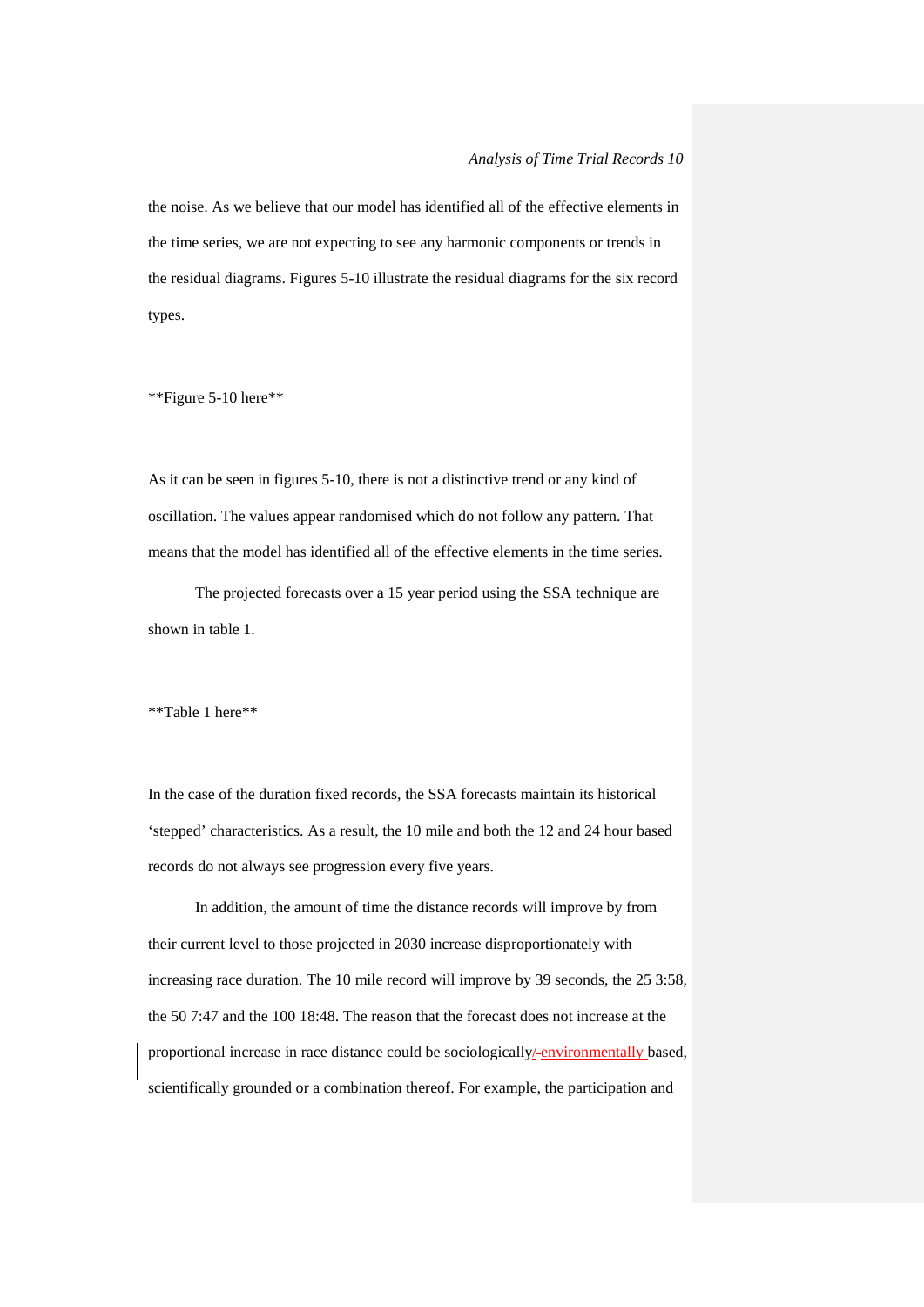popularity of one distance over another may be different - therefore the statistical likelihood of a new record being broken may change at different race lengths. Secondly, it is evident that the average speed of a rider will be less as the duration of an event lengthens. It is obvious that fatigue would be a factor as event duration lengthens. In addition, it is known that the power required to overcome air resistance is proportional to the bicycle speed cubed (Kyle & Bassett, 2003). As a result, the level of air resistance will reduce in a non-linear fashion meaning that the magnitude of time increase from one record to another will not be linear or directly proportional and would ultimately be greater as the race increases in duration.

#### **Discussion**

## *Historical Analysis*

All six records have seen a progressive improvement and displayed a are-non-linear decaying trendin nature. This non-linearity has been demonstrated before in cycling, pole vault and 100m sprinting (Haake, 2009), rowing, cross country skiing and speed skating (Desgorces et al., 2008) and swimming and weightlifting (Berthelot et al., 2008). In some cases, a steep gradient change or spike in the graphs trace has been suggested as being attributed to a sociological, environmental or technological change (Haake, 2009). The most notable change in British time trial based technology history has been proposed as the introduction of aerobars in 1991 (Donovan, 1991). The 25 mile record does illustrate a period of frequent record progression around this period. In addition, the rider diversity also increased during the same period. This could be attributed to the innovation of the aerobar but conversely, this effect was not witnessed in the 10 mile, 50 mile, 100 mile or 24hr records. This suggests the unique nature of **predominantly** British **based** time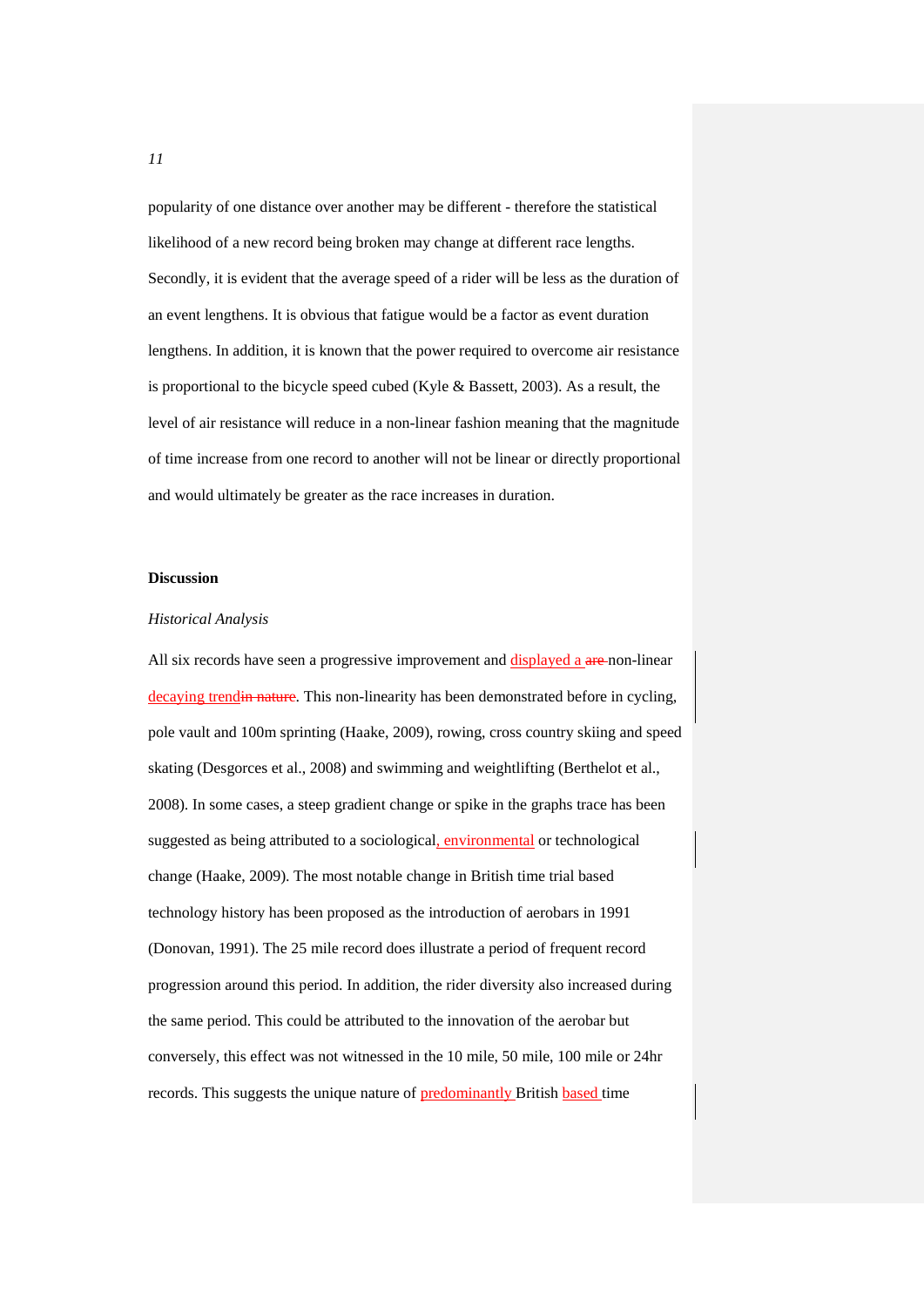# *Analysis of Time Trial Records 12*

trialling (such as being conducted on an open road with the impact of passing traffic or being held throughout the year with different weather conditions) could shroud such technological impacts. These which have been shown to be clearly distinctive in other forms of time trial based cycling (Haake, 2009). Whilst this doesn't mean that technological change isn't of value per se', it does mean that other sociological or environmental improvements (such as course topography design and the time of year an event is held) is as critical as the impact of new equipment developments. This will also mean that time trial data between professional events and those within British based time-trialling are likely not directly comparable. A further limitation of this study is that the dynamic influence of sociological and environmental factors that have influenced performance in the past cannot be known with certainty whether they will do so in the future or do so to the same magnitude. This could include factors such as population changes or traffic volume increases. As a result, some degree of uncertainty will exist when extrapolating historical trends to predict future records.

Five records have had their highest level of record frequency and RD during the 1950-1969 time period. This could therefore be described as a 'golden age' of the sport. At a smaller level, there was a similar effect in early 1990. Conversely, whilst record frequency generally has reduced since the 1950-1969 period, the rate of performance improvement after this has often been far higher. It is not clear why this would occur since with a decaying trend since established over a longer period of time, the progression of a sport can be less frequent (Nevill et al., 2007) and in some cases reaching its asymptotic limits (Nevill & Whyte, 2005). It is possible that records have become far harder to obtain,. However, but this coupled with a reduction in RD may suggest that elite level performers  $($ -possibly those above a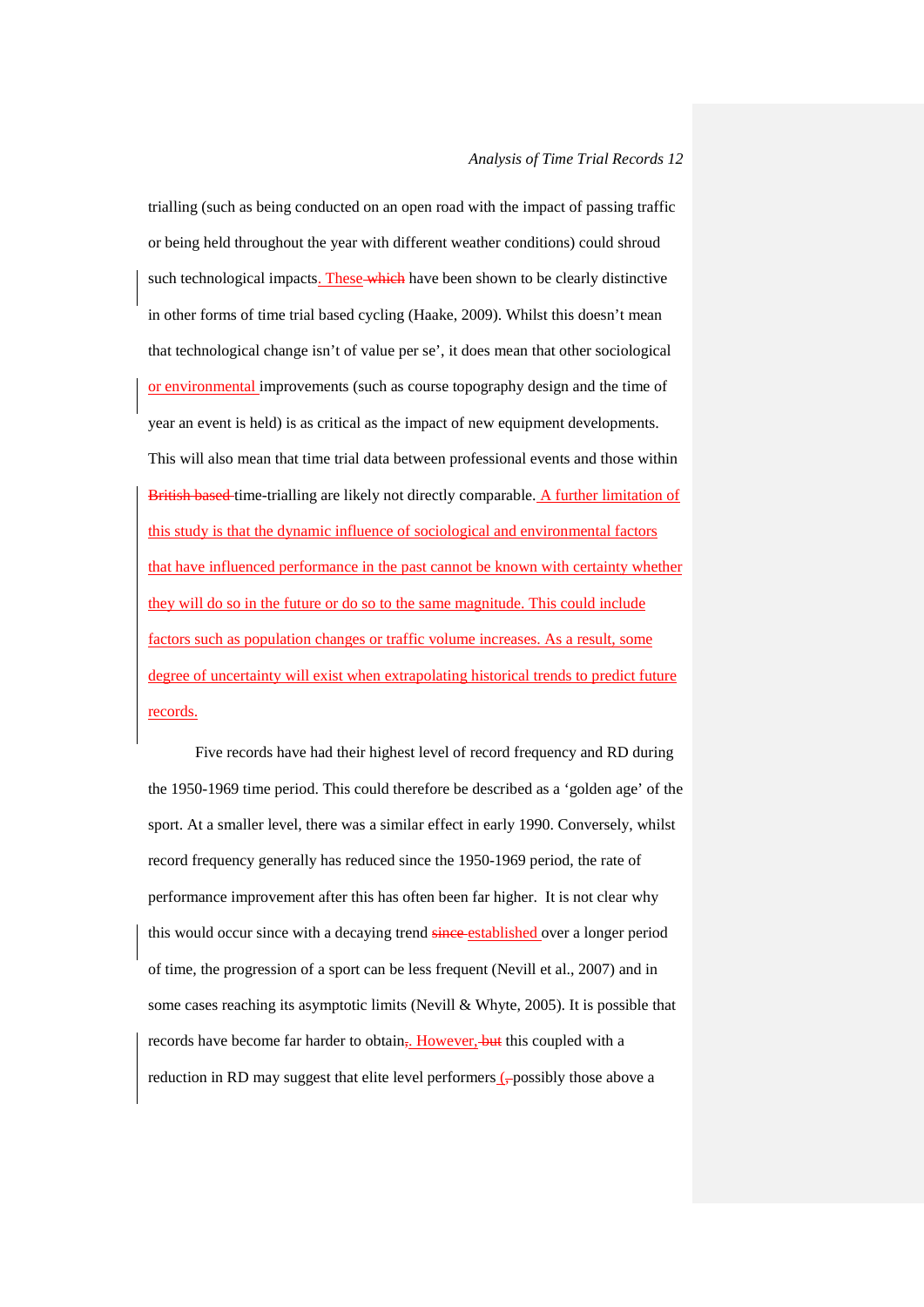typical amateur level physiologically), have the abilities to overcome the typical trend. For example, Chris Boardman has held the 25 mile record and later went on to hold the World Hour Record three times (Kyle & Bassett, 2003). Likewise, Graeme Obree has held the 10 and 50 mile records and later went on to hold the World Hour Record twice (Kyle & Bassett, 2003). More recently, Michael Hutchinson has held the 10, 25, 50 and 100 mile records and was twice  $4<sup>th</sup>$  at the Commonwealth Games. It should be noted though that 'professional' riders were not always allowed to contribute to such records. As such, a limitation of this study is that in some cases, a full time rider may have been deterred from competing due to preventative legislation. There is no evidence present to determine the impact of this. Either wayAs such, these types of professional riders may still be able to break the decaying trend in the future as they are not representative of a typical British record holder demographic. A cross generational comparison of cyclists has been undertaken (Bassett et al., 1999) but only when aerodynamic factors are assumed and that the rider has performed within the standardised environment of a closed cycling velodrome. As such, the characteristics of the record holders in comparison to physiologically talented amateurs could never be known.

#### *SSA Forecast Analysis*

The SSA technique successfully provided forecasted projections for (each record specifically). The success of the SSA technique in modeling and providing aa definitive sound forecast in this instance is mainly attributable to its ability of differentiating between the signal and noise in the time series. As noted earlier, the *w*-correlation statistic showed this was indeed the case with reported values of less than 0.01 indicating a good separation between noise and signal. The feasibility of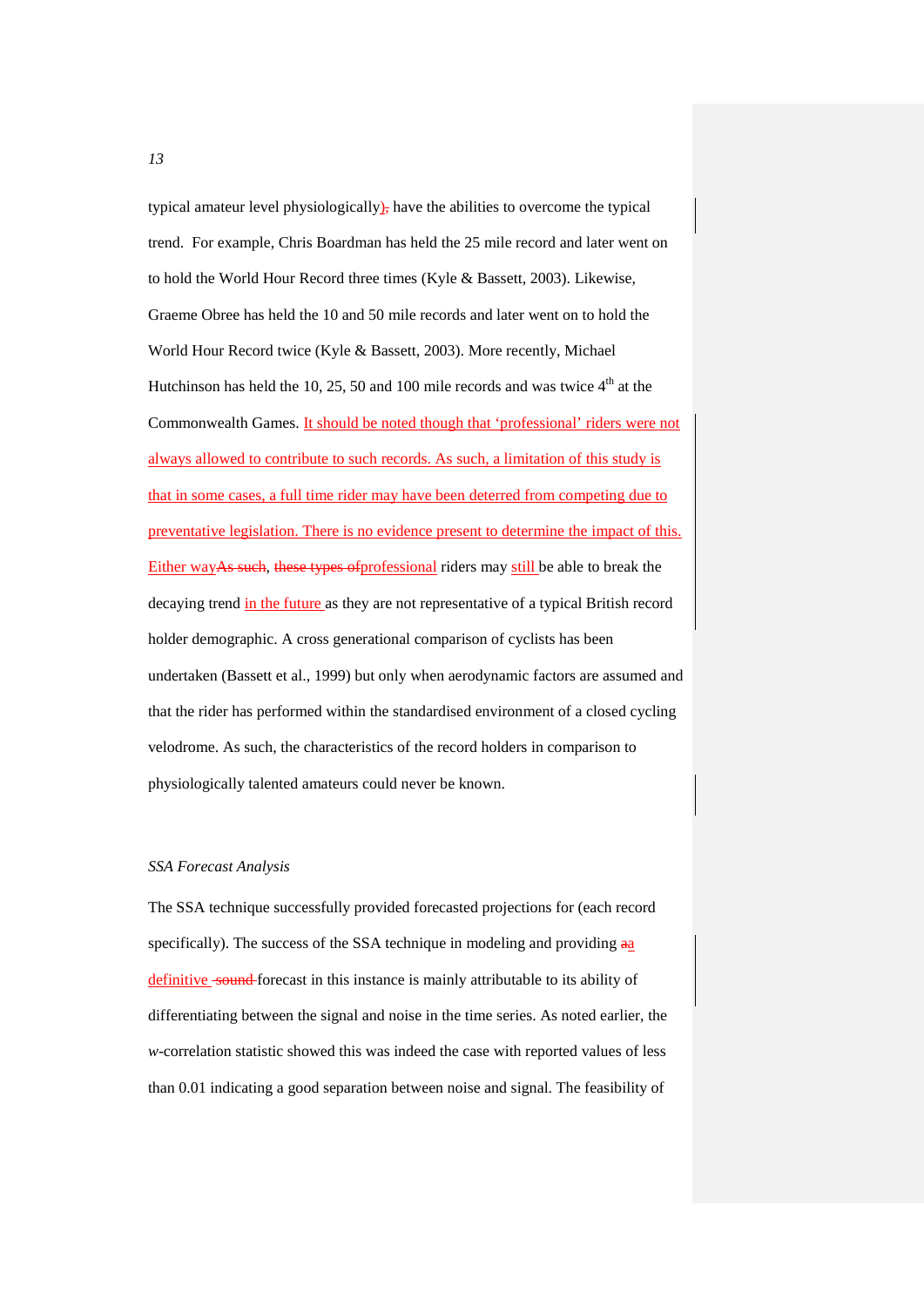the SSA forecasts could typically be verified using basic cycling power equations such as those defined by Wilson (2004) or using Martin et al. (2008) seminal cycling power mathematical model. However, in this case, the unique racing conditions such as favourable course topography (high speed descents not retraced or favourable wind and shielding) and notably the impact of aerodynamic drag of passing traffic are not factors not accounted for in these models. As such, these models would overestimate the rider power actually required to achieve the predicted speeds. Instead, the use of variable or dynamic power-based pacing strategies such as those proposed by Boswell (2012) may be a preferred alternative in such scenarios.

# **Conclusion**

All six male British time trial record progressions have seen an ongoing margin of improvement over time. The progression of all six records remains non-linear in nature. Five of these records saw their highest level of record change during the 1950-1969 time period. Whilst record frequency generally has reduced since this period, the magnitude of performance improvement after this timeframe when a record has been successfully broken has generally increased across several of the record types. Contrary to many other sports, the impact of the introduction of significant technological change was not as distinctive large in the records progression as was expected. This suggests that the unique nature of British time trialling being held in open conditions may be more crucial than the impact of technological change. Whilst this doesn't mean that technological change isn't of value, it does mean that other sociological and environmental effects (such as course design) and or when the event is held will be critical if future record progression is to continue. The novel application of the singular spectrum analysis to provide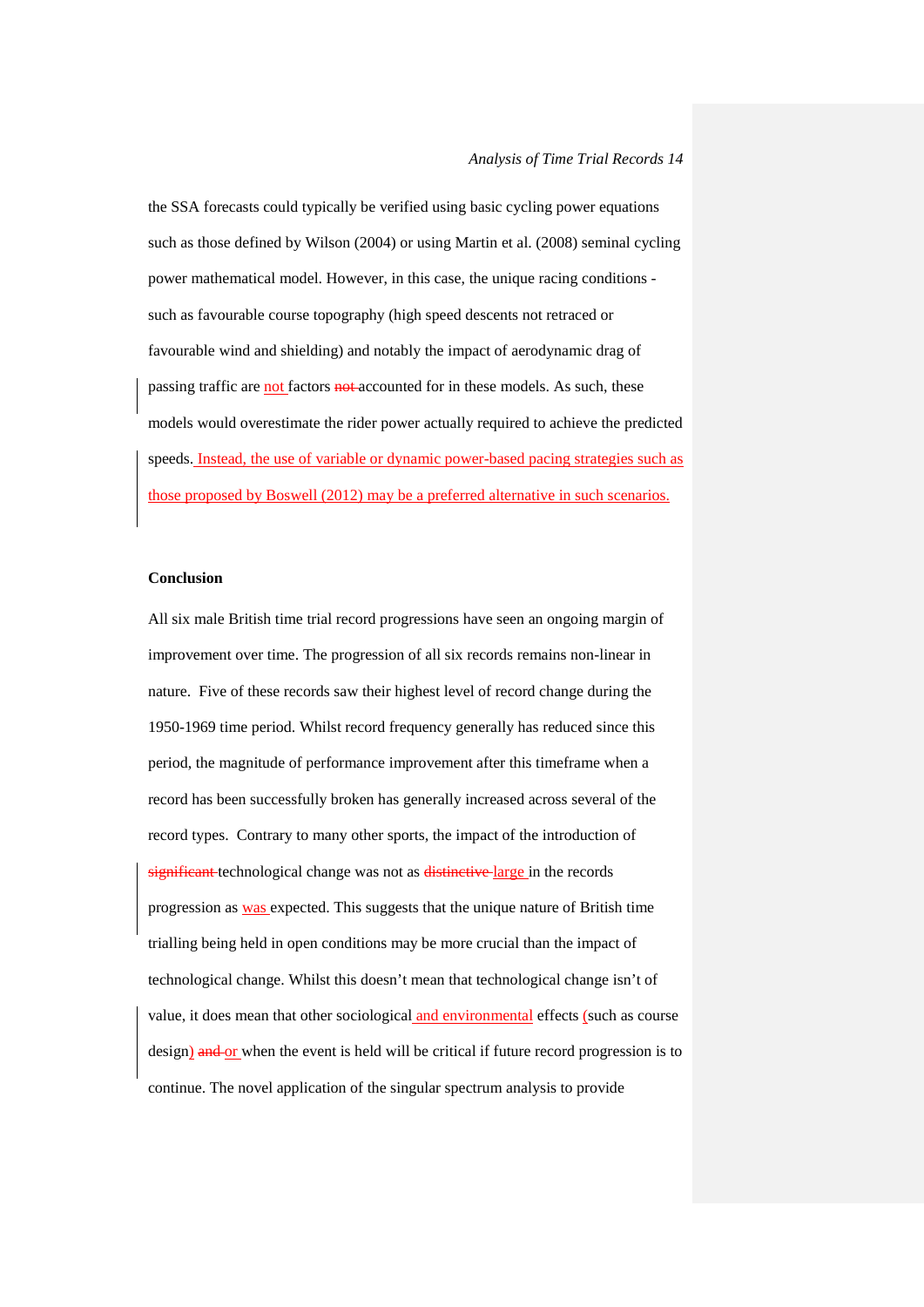forecasts for such future progression provided a high level of fit to the raw data in the short to medium term.

# **References**



*15*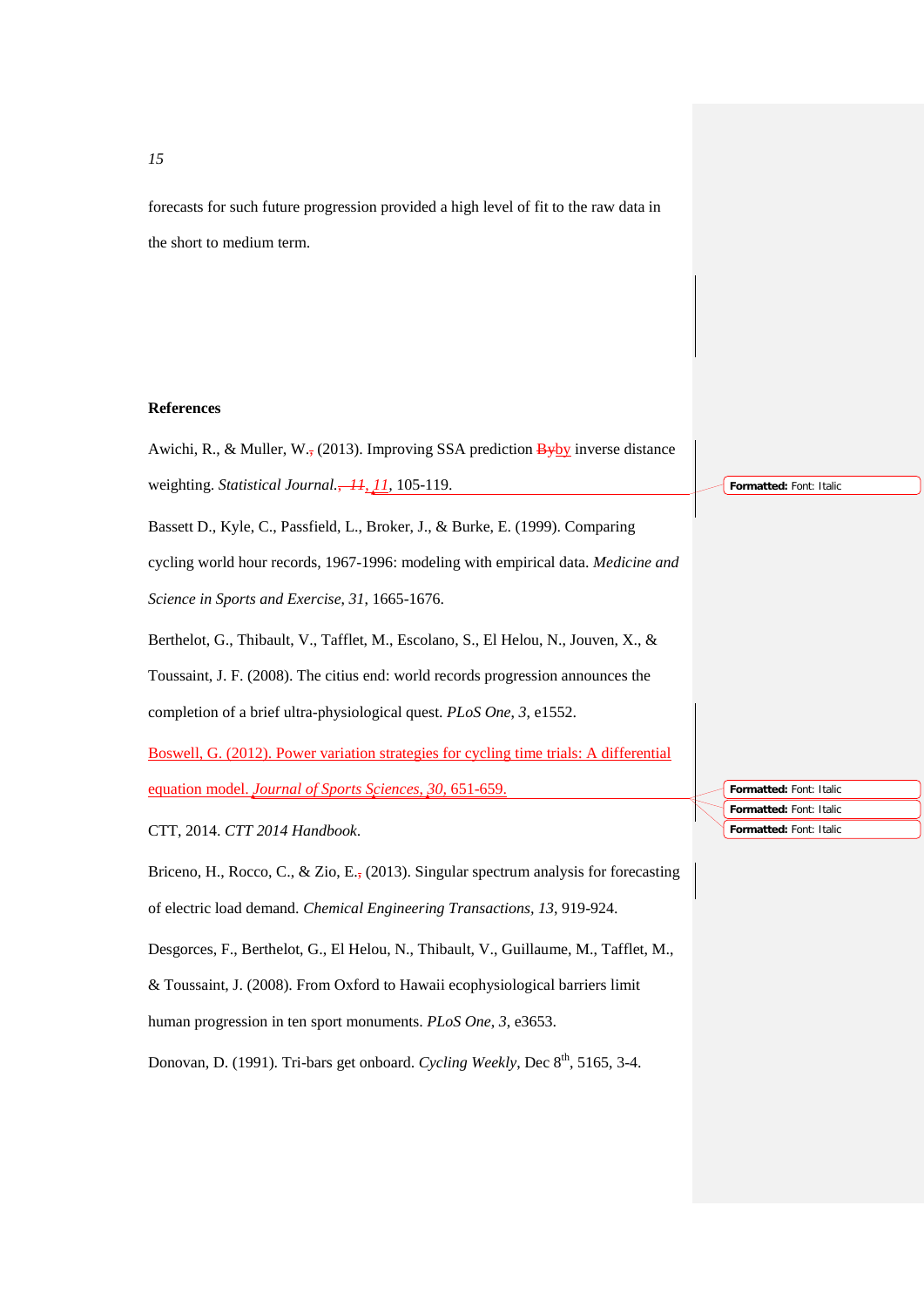Haake, S. (2009). The impact of technology on sporting performance in Olympic sports. *Journal of Sports Sciences*, *27*, 1421-1431.

Hassani, H., (2007). Singular spectrum analysis: methodology and comparison. *Journal of Data Science, 5*, 239-257.

Hassani, H., & Zhigljavsky, A. (2008). Singular spectrum analysis: methodology and application to economics data. *Journal of Systems Science & Complexity, 22,* 372- 394.

Hassani, H., Soofi, S., & Zhigljavsky, A. (2013). Predicting inflation dynamics with singular spectrum analysis. *Journal of the Royal Statistical Society Series A, 176*, 743-760.

Hassani, H., Mahmoudvand, H., & Zokaei, M. (2011). Seperability and window length in singular spectrum analysis. *Comptes Rendus Mathematique*, 349, 987-990. Jeukendrup, A., Craig, N., & Hawley, J. (2000). The bioenergetics of world class cycling. *Journal of Science and Medicine in Sport*, *3*, 414-433.

Kyle, C., & Bassett, D. (2003). In: Burke, E. *High Tech Cycling*, US: Human Kinetics, 175-196.

Lippi, G., Banfi, G., Favaloro, E. J., Rittweger, J., & Maffulli, N. (2008). Updates on improvement of human athletic performance: focus on world records in athletics. *British Medical Bulletin*, *87*, 7-15.

Lukes, R., Chin, S., & Haake, S. (2005). The understanding and development of cycling aerodynamics. *Sports Engineering*, *8*, 59-74.

Martin, J., Gardner, A., Barras, M., & Martin, D. (2006). Modeling sprint cycling using field-derived parameters and forward integration. *Medicine and Science in Sports and Exercise*, *38*, 592.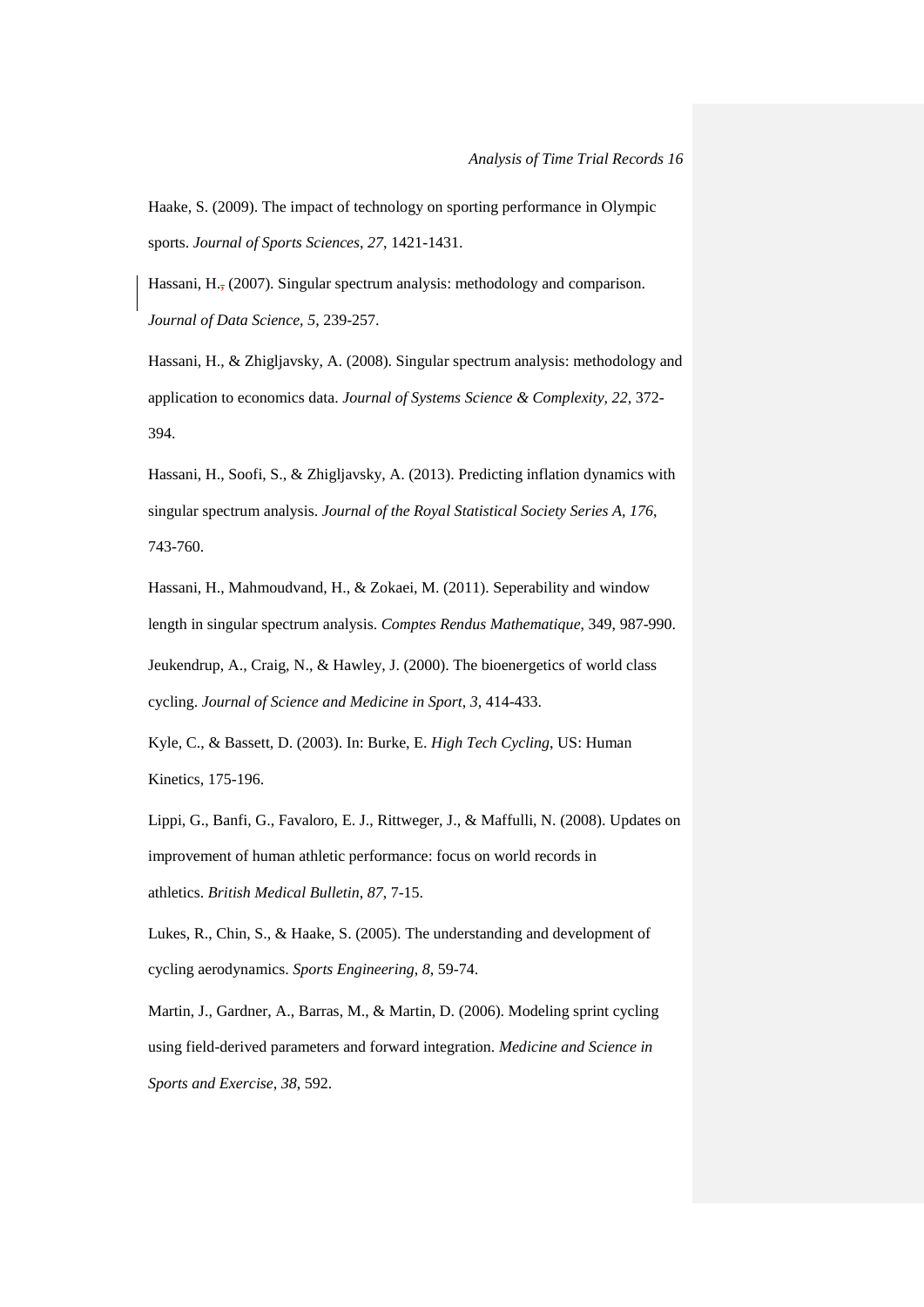Nevill, A., Whyte, G., Holder, R., & Peyrebrune, M. (2007). Are there limits to swimming world records?. *International Journal of Sports Medicine*,*28*, 1012-1017. Nevill, A., & Whyte, G. (2005). Are there limits to running world records?. *Medicine and Science in Sports and Exercise*, *37*, 1785-1788.

Padilla, S., Mujika, I., Angulo, F., & Goiriena, J. (2000). Scientific approach to the 1-h cycling world record: a case study. *Journal of Applied Physiology*, *89*, 1522- 1527.

Ransdell, L., Vener, J., & Huberty, J. (2009). Masters athletes: an analysis of running, swimming and cycling performance by age and gender. *Journal of Exercise Science & Fitness*, *7*, S61-S73.

Sanei, S., Ghodsi, M., & Hassani, H. (2010). An adaptive singular spectrum analysis approach to murmur detection from heart sounds. *Medical Engineering and Physics, 33*, 399-411.

Schumacher, Y., Mroz, R., Mueller, P., Schmid, A., & Ruecker, G. (2006). Success in elite cycling: A prospective and retrospective analysis of race results. *Journal of Sports Sciences*, *24*, 1149-1156.

Schumacher, Y. O., & Mueller, P. (2002). The 4000-m team pursuit cycling world record: theoretical and practical aspects. *Medicine and Science in Sports and Exercise*, *34*, 1029.

Silva, E., & Rajapaksa, C. (2014). Evaluating the effectiveness of parametric and nonparametric energy consumption forecasts for a developing country. *International Journal of Energy and Statistics, 2,* 89-101.

Vincenzo, C., & Sandra, S. (2001). Scaling laws and forecasting in athletic world records. *Journal of Sports Sciences*, *19*, 477-484.